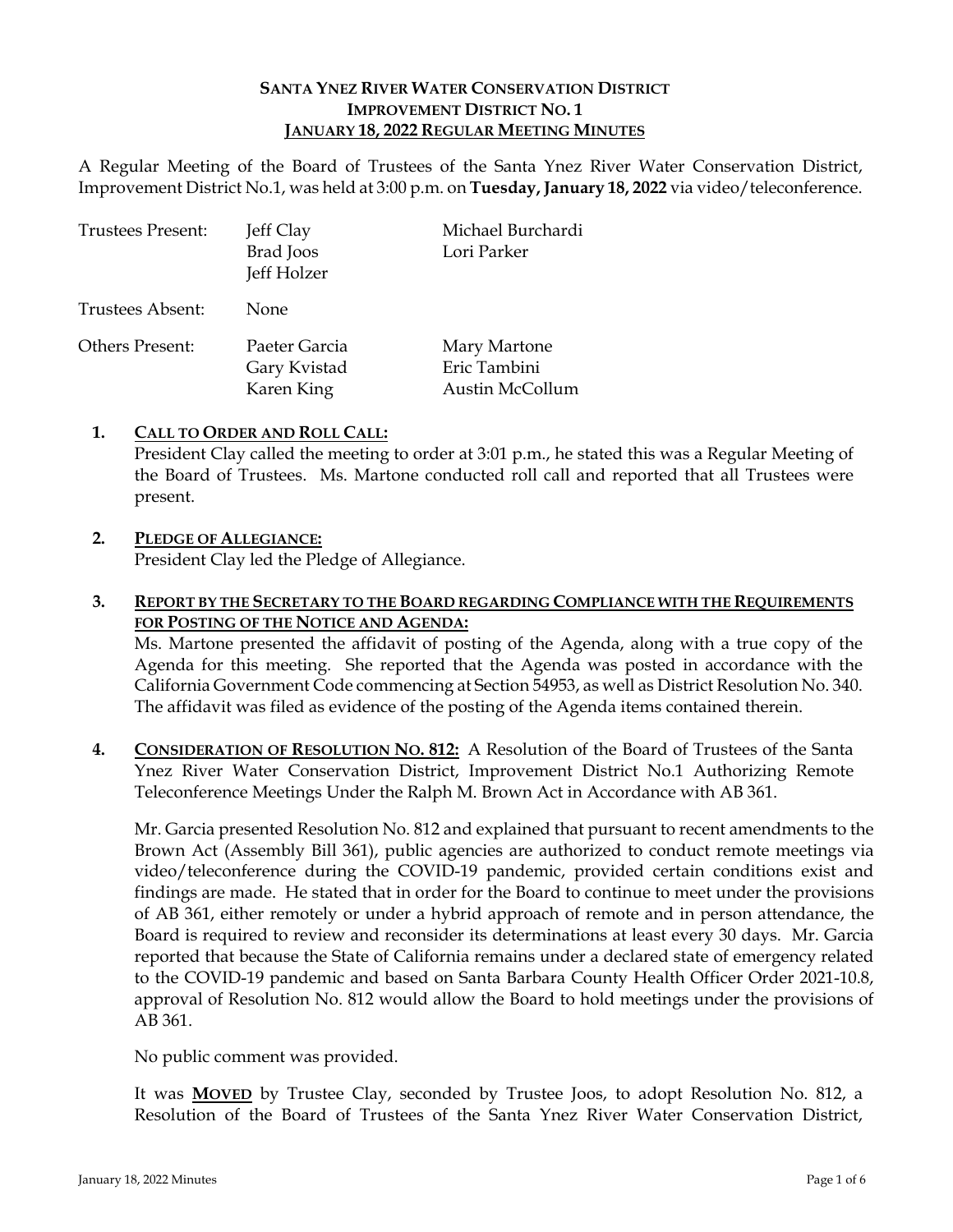Improvement No.1. Authorizing Remote Teleconference Meetings Under the Ralph M. Brown Act in Accordance with AB 361.

The Resolution was adopted and carried by the following 5-0-0 roll call vote:

| <b>AYES, Trustees:</b>    | Michael Burchardi<br>Jeff Clay<br>Jeff Holzer<br>Brad Joos |
|---------------------------|------------------------------------------------------------|
|                           | Lori Parker                                                |
| <b>NOES, Trustees:</b>    | None                                                       |
| <b>ABSTAIN, Trustees:</b> | None                                                       |
| <b>ABSENT, Trustees:</b>  | None                                                       |

# **5. ADDITIONS OR CORRECTIONS, IF ANY, TO THE AGENDA:**

There were no additions or corrections to the Agenda.

# **6. PUBLIC COMMENT:**

President Clay welcomed any members of the public participating remotely and offered time for members of the public to speak and address the Board on matters not on the Agenda. There was no public comment. Mr. Garcia reported that no written comments were submitted to the District for the meeting.

# **7. CORONAVIRUS (COVID-19) UPDATE:**

**A.** General Manager's Report

Mr. Garcia reported on the current information related to the COVID-19 pandemic and the District's actions. He reported that the Santa Barbara County Public Health Department issued Health Officer Order No. 2021.10.8 effective 5:00 p.m. on January 2, 2022 through February 1, 2022 and the State of California Department of Public Health issued a similar announcement effective December 15, 2021 through February 15, 2022 extending the requirement for the use of face coverings indoors, regardless of vaccination statues, or until the Order is extended, rescinded, or superseded. Mr. Garcia also indicated that the Santa Barbara County Public Health Department issued a press release on January 3, 2022 regarding changes to the COVID-19 isolation and quarantine guidance to align with the California Department of Public Health's new guidance. Mr. Garcia reported that the District continues to maintain its COVID-19 protocols for all employees, Trustees, and customers in accordance with local and state health orders.

# **8. CONSIDERATION OF THE MINUTES OF THE REGULAR MEETING OF DECEMBER 21, 2021:**

The Regular Meeting Minutes from December 21, 2021 were presented for consideration.

President Clay asked if there were any changes or additions to the Regular Meeting Minutes of December 21, 2021 as presented. No changes or additions were requested.

It was **MOVED** by Trustee Joos, seconded by Trustee Burchardi, and carried by a 5-0-0 roll call vote to approve the December 21, 2021 Minutes as presented.

# **9. CONSENT AGENDA:**

The Consent Agenda Report was provided in the Board packet.

Mr. Garcia reviewed the Consent Agenda materials for the month of January.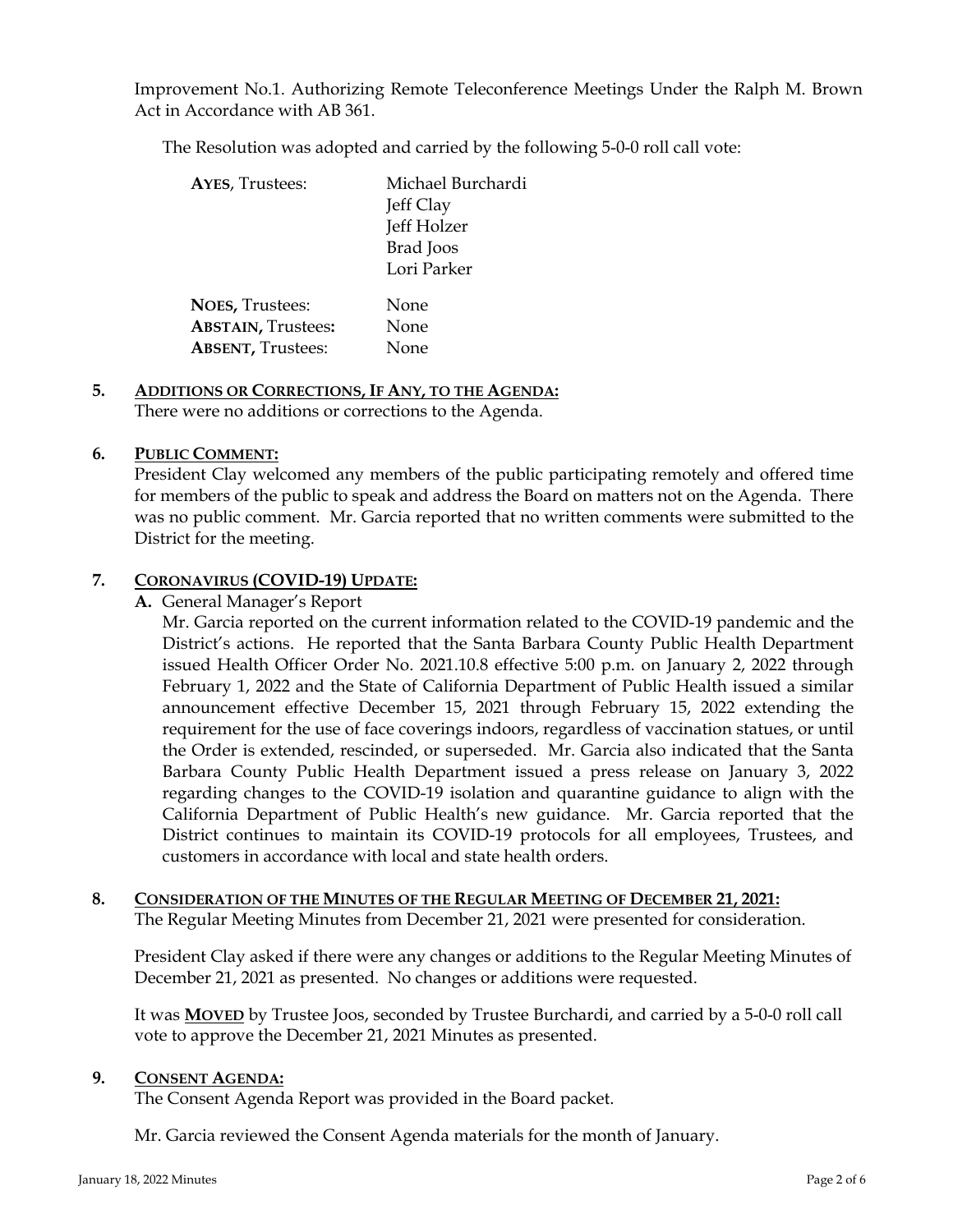It was **MOVED** by Trustee Burchardi, seconded by Trustee Joos, and carried by a 5-0-0 roll call vote to approve the Consent Agenda.

# **10. MANAGER REPORTS - STATUS, DISCUSSION, AND POSSIBLE BOARD ACTION ON THE FOLLOWING SUBJECTS:**

# **A. DISTRICT ADMINISTRATION**

- 1. Financial Report on Administrative Matters
	- a) Presentation of Monthly Financial Statements Revenues and Expenses

Ms. Martone announced that the Financial Statements were emailed to Board members this afternoon and posted on the District's website in the Board packet materials for any members of the public wishing to follow along or receive a copy.

Ms. Martone reviewed the Statement of Revenues and Expenses for the month of January. She highlighted various line-items related to revenue and expense transactions that occurred during the month. Ms. Martone reported that the District revenues exceeded expenses by \$580,527.53 and the year-to-date net income is \$2,058,407.48.

b) Approval of Accounts Payable

Ms. Martone announced that the Warrant List was emailed to the Board members this afternoon and posted on the District's website in the Board packet materials for any members of the public wishing to follow along or receive a copy.

The Board reviewed the Warrant List which covered warrants 24255 through 24299 in the amount of \$582,844.12

It was **MOVED** by Trustee Joos, seconded by Trustee Clay, and carried by a 5-0-0 roll call vote to approve the Warrant List for December 22, 2021 through January 18, 2022.

c) Six-Month FY 2021-2022 Budget Update The Board packet included the six-month FY 2021-2022 budget report.

Ms. Martone reviewed the six-month budget update. She highlighted each budget category and explained that the budget balance reflected revenues exceeding expenses by \$1,736,405.01 six-months into the 2021-2022 fiscal year. Ms. Martone explained that water sales were up due to typical high usage months which occur during the first half of the fiscal year. She indicated that water sales are anticipated to decline over the remaining six months of the fiscal year. Ms. Martone emphasized that the second half of the fiscal year will likely reflect increased expenses related to continued implementation of the budgeted Capital Improvement Projects program. She noted that the overall revenue outlook remains stable at this point in the fiscal year.

d) Quarterly Balance Sheet inclusive of Reserve Accounts – December 31, 2021 The Board packet included the Quarterly Balance Sheet inclusive of the Reserve Accounts as of December 31, 2021.

Ms. Martone presented the December 31, 2021 Quarterly Balance Sheet and Reserve Balance summaries. She explained the detail within each line-item, the allocation of reserves, reserve fund activity during the quarter, the bottom-line net position, and the District's reserve balances. Ms. Martone reported the District's assets and liabilities balance at \$41,077,511.12 and that the Board-restricted reserve balance was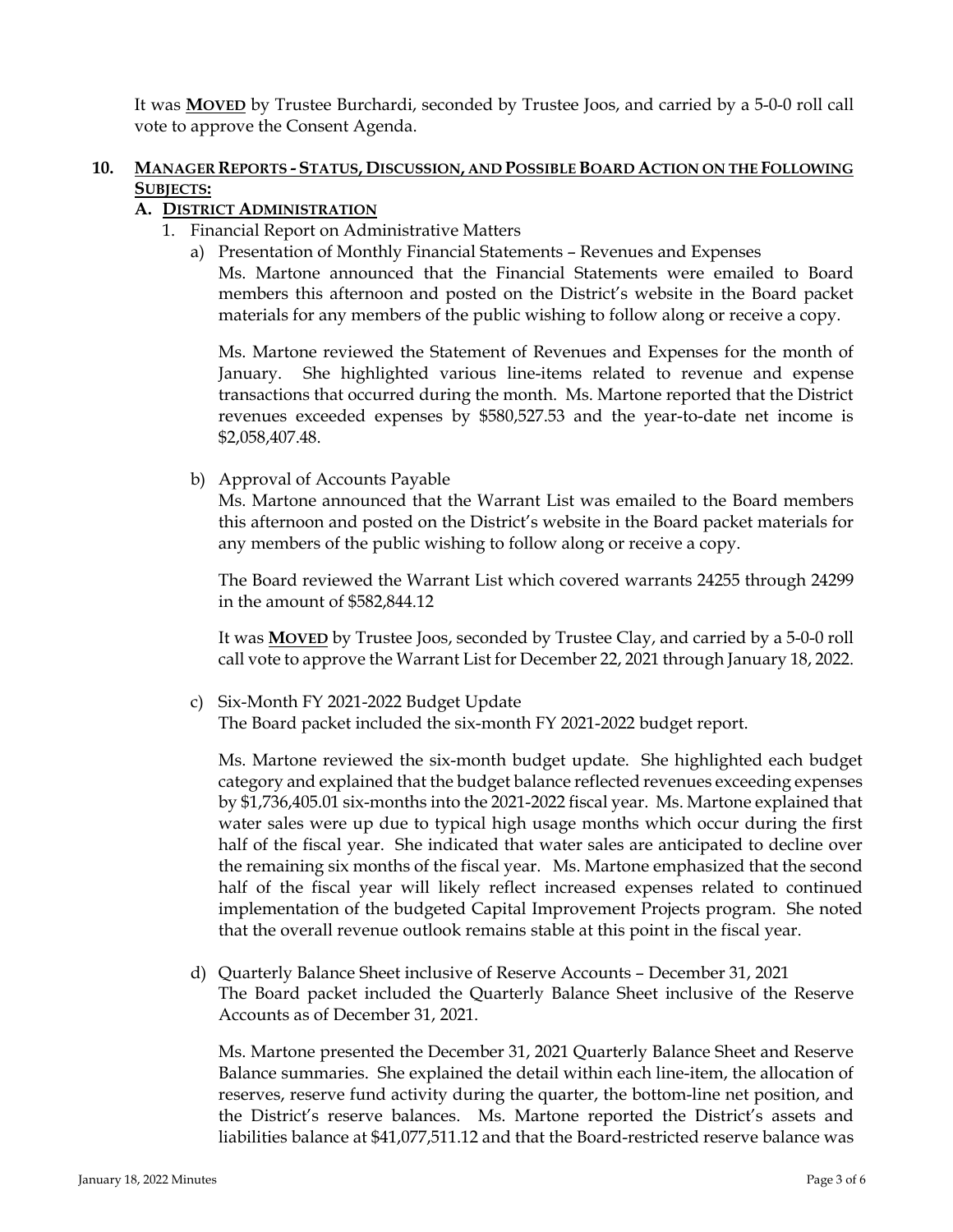\$11,878,179.92 on December 31, 2021. She explained that the Board-restricted reserve balance will be reduced by approximately \$1,960,529 at June 30, 2022 when the District pays its annual State Water Project and Series 2004A Bond payments.

Ms. Martone reported that in November the Board approved and accepted the FY 2020/2021 Financial Statements which reflected a revenue balance of \$3,072,206.00. She explained that management has reviewed the District's unrestricted fund balance on December 31, 2021 and recommended that the Board consider transferring the \$3,072,206 to be split equally at \$1,536,103 between the Repair and Replace and the Plant Expansion Board reserved funds.

After a brief discussion, it was **MOVED** by Trustee Clay, seconded by Trustee Burchardi, and carried by a 5-0-0 roll call vote to authorize the transfer of \$3,072,206 of unrestricted cash, to be split equally at \$1,536,103 and added to the Repair and Replace and Plant Expansion Board-restricted reserve accounts.

#### **11. REPORT, DISCUSSION, AND POSSIBLE BOARD ACTION ON THE FOLLOWING SUBJECTS:**

# **A. SUSTAINABLE GROUNDWATER MANAGEMENT ACT:**

1. Eastern Management Area Update

Mr. Garcia reported on the topics discussed at the January 6, 2022 Special Meeting of the Eastern Management Area Groundwater Sustainability Agency (EMA GSA). He reported that the Groundwater Sustainability Plan (GSP) for the Eastern Management Area was unanimously approved at the meeting, and that the GSP will be submitted to the Department of Water Resources (DWR) before the January 31, 2022 deadline. Mr. Garcia explained that DWR has two years to evaluate the GSP and provide feedback to the EMA GSA. He reported that the next major step in the SGMA process is for the local agencies and stakeholders in the EMA and throughout the basin to decide on what form of governance will be set up to implement the GSPs and carry out the measures and requirements for sustainable groundwater management, including the need to levy fees and charges. Mr. Garcia stated this will likely require the formation of one or more new joint powers authorities. He expressed his appreciation to the GSA elected officials, staff of the participating agencies, consultants, and stakeholders in the basin for their efforts to get the GSP prepared, adopted, and submitted to DWR. Trustee Joos provided comments on the adoption of the GSP and complimented all those involved in the SGMA process.

# **B. CALIFORNIA DROUGHT CONDITIONS:**

1. Update Regarding Statewide Drought Conditions

The Board packet included Department of Water Resources Current Reservoir Conditions report for November 11, 2021 and January 11, 2022.

Mr. Garcia discussed the conditions of the major reservoirs within California as published by the Department of Water Resources. He stated that the recent storms in December brought noticeable inflow to the reservoirs, although not enough to bring the state out of the current statewide drought emergency.

2. Emergency Regulation Issued by the State Water Resources Control Board The Board packet included a January 4, 2022 State Water Board Media Release titled "State Water Board Adopts Emergency Water Use Regulations to Boost Drought Resilience"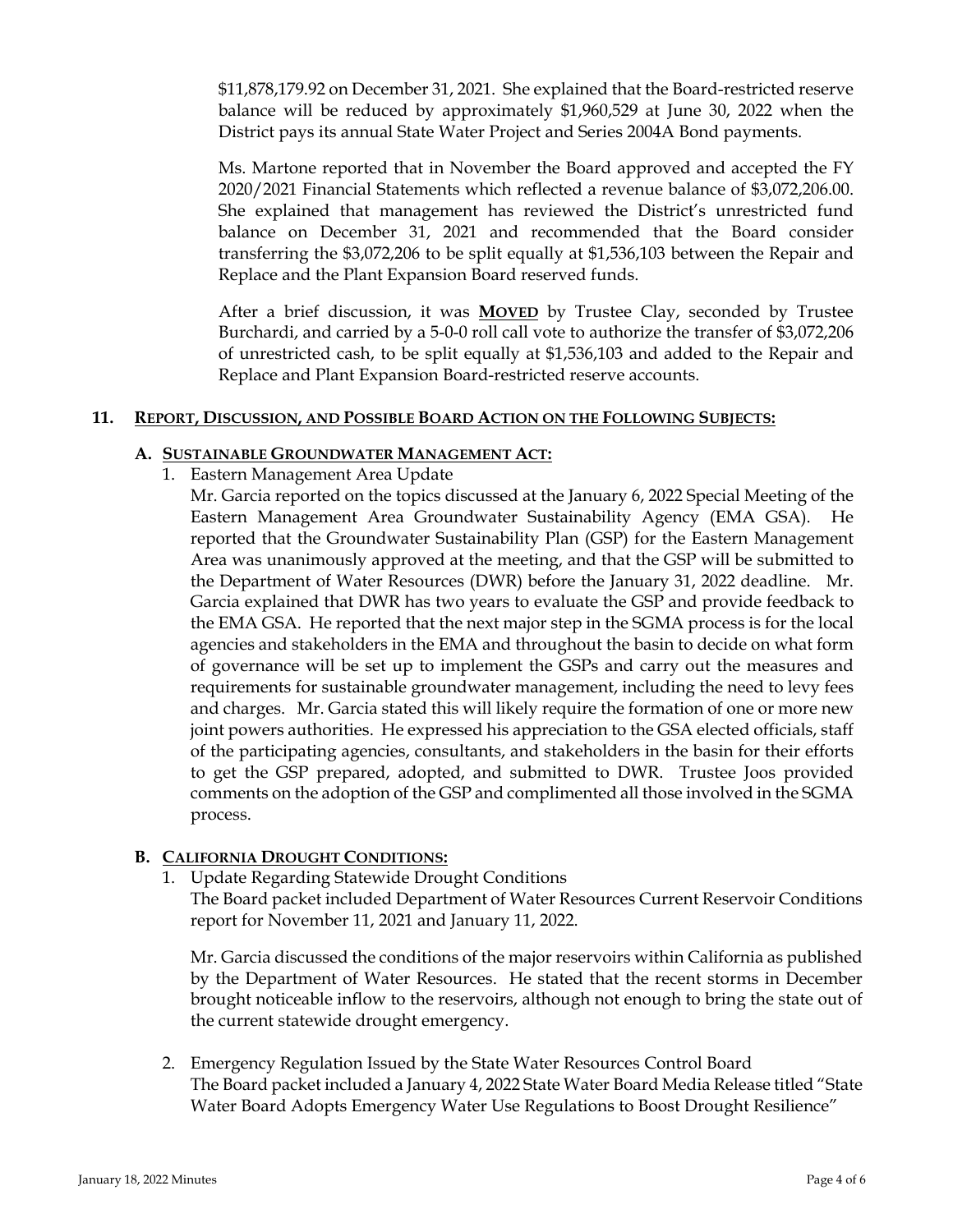Mr. Garcia reviewed a media release regarding the State Water Resource Control Board's adoption of emergency water use regulations aimed at boosting drought resiliency. He reported that the regulations prohibit certain wasteful water use practices statewide and encourages Californians to monitor their water use more closely while building habits to use water wisely. The prohibitions apply to specific uses and apply to all water users, including individuals, business, and public agencies, and can be enforced through warning letters, water audits or fines. Mr. Garcia reported that the State Board regulations are very similar to and consistent with the District's current "Water Supply Alert" stage of water conservation which includes standard prohibitions and restrictions that have remained in place since 2017.

# **12. REPORTS BY THE BOARD MEMBERS OR STAFF, QUESTIONS OF STAFF, STATUS REPORTS, ANNOUNCEMENTS, COMMITTEE REPORTS, OBSERVATIONS AND OTHER MATTERS AND/OR COMMUNICATIONS NOT REQUIRING BOARD ACTION:**

The Board packet included the January 2022 Family Farm Alliance Monthly Briefing and Los Olivos Community Services District Board of Directors Meeting Agenda for January 12, 2022.

- **13. CORRESPONDENCE: GENERAL MANAGER RECOMMENDS FILING OF VARIOUS ITEMS:**  The Correspondence list was received by the Board.
- **14. REQUESTS FOR ITEMS TO BE INCLUDED ON THE NEXT REGULAR MEETING AGENDA:** Trustee Burchardi requested that the Board consider establishing an ad hoc committee for the Los Olivos Community Services District wastewater treatment system.

### **15. NEXT MEETING OF THE BOARD OF TRUSTEES:**

President Clay stated the next Regular Meeting of the Board of Trustees is scheduled for February 15, 2022 at 3:00 p.m.

#### **16. CLOSED SESSION:**

The Board adjourned to closed session at 5:00 p.m.

#### **A. CONFERENCE WITH LEGAL COUNSEL - EXISTING LITIGATION:**

[Subdivision (d)(1) of Section 54956.9 of the Government Code - 2 Cases]

- 1. Name of Case: Adjudicatory proceedings pending before the State Water Resources Control Board regarding Permit 15878 issued on Application 22423 to the City of Solvang, Petitions for Change, and Related Protests
- 2. Name of Case: Central Coast Water Authority, et al. v. Santa Barbara County Flood Control and Water Conservation District, et al., Santa Barbara County Superior Court Case No. 21CV02432

#### **17. RECONVENE INTO OPEN SESSION:**

[Sections 54957.1 and 54957.7 of the Government Code]

The public participation phone line was re-opened, and the Board reconvened to Open Session at approximately 5:45 p.m.

Mr. Garcia announced that the Board met in Closed Session concerning Agenda Items 16.A.1 and 16.A.2. and that there was no reportable action from the Closed Session.